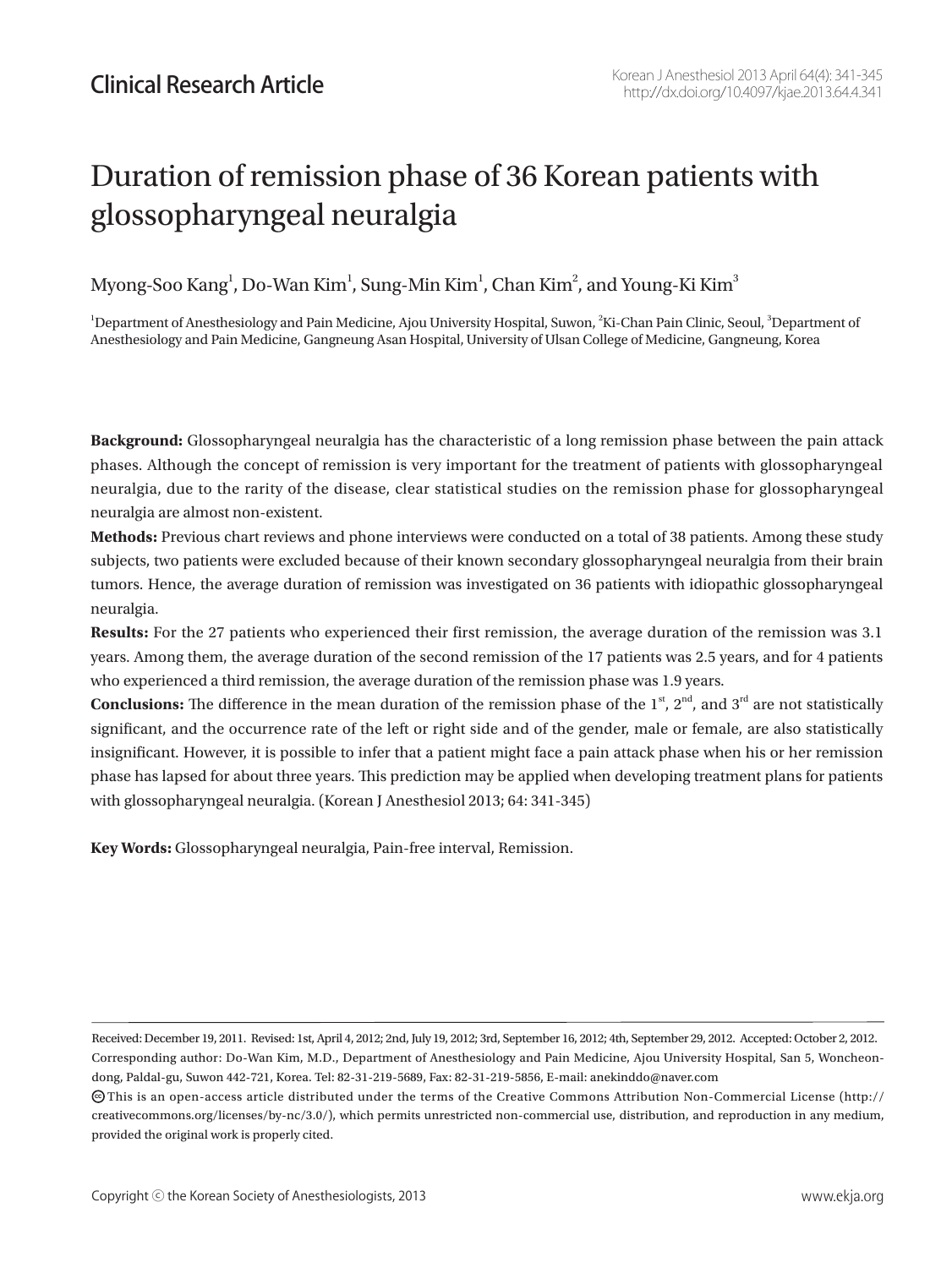#### **Introduction**

Glossopharyngeal neuralgia was first described by Weisenburg in 1910 [1], and the prevalence in males and females was the same, with the most prevalent age group being between 40 to 60 years old, and the ratio between the prevalence in the left hand side to right hand side being about 3 : 2, where the prevalence in the left hand side was known to be greater than the right hand side [2]. Also, glossopharyngeal neuralgia is a very rare disease, where the prevalence rate in a year is about 0.7 persons/100,000 people [3-6], which is only  $0.2-1.3\%$  of the yearly prevalence rate of trigeminal neuralgia [7].

The typical characteristics and affected areas of glossopharyngeal neuralgia pain is shooting pain that radiates from the pharynx, tonsils, and the base of the tongue to the Eustachian tube and the inner ear or mandibular angle [8]. The symptoms of glossopharyngeal neuralgia are similar to trigeminal neuralgia, and like trigeminal neuralgia, the sharp and lancinating pain lasts for a few seconds to minutes and appears unilaterally. The paroxysmal pain is severe, which causes difficulties in all intentional activities of the patient, and can occur without any precipitating events, as well as with nonnoxious stimuli, such as talking, swallowing, inhalation of cold air, and light contact (facial washing, tooth brushing etc.) in the mouth or pharynx area.

Glossopharyngeal neuralgia may be caused by a structural lesion, secondary glossopharyngeal neuralgia, or occur without any structural lesions (idiopathic glossopharyngeal neuralgia). Some idiopathic glossopharyngeal neuralgia patients can have blood vessel compressions in the blood vessels around the glossopharyngeal nerve or the vagus nerve. In secondary glossopharyngeal neuralgia, the various tumors in the pharynx, tongue, cerebellopontine angle, and skull base are known to be the causes of shooting pain [1]. Also, secondary glossopharyngeal neuralgia can be suspected in cases where there are occurrences of neurological damage, such as numbness of the glossopharyngeal innervation, the absence of a remission period in between the pain attack phases, and pain radiating outside of the dermatome of the glossopharyngeal nerve [2,9].

There are intermission and remission phases between the each pain attack caused by glossopharyngeal neuralgia. The spans of intermissions vary; they can last for a few minutes to hours, or 1 to 2 days. They are so irregular that even a same patient can experience different intermission periods. The remission phase is part of the disease progression process that appears without specific treatment, and is normally known to last for a few weeks to years, with a finding reporting a maximum of 8 years [10]. This is called the pain-free interval. The remission phase is a characteristic of glossopharyngeal neuralgia. With the repetition of remission and pain attack after the initial onset,

the remission phase gets shorter and the degree of pain during the pain attack phase becomes gradually severe [11]. However, for the investigation of the remission of glossopharyngeal neuralgia, most reports describe rough points based on the practitioner's clinical experiences due to the rare nature of this disease, with there being no statistically investigated studies.

In this study, the duration of remission was investigated in 38 patients who were diagnosed or treated for glossopharyngeal neuralgia and visited the outpatient clinic of this hospital once or more from January, 2010 till August, 2011 without follow-up loss.

#### **Materials and Methods**

From January, 2010 till August, 2011, amongst the 38 patients who were diagnosed with glossopharyngeal neuralgia, 2 patients with secondary glossopharyngeal neuralgia were excluded and only 36 patients with idiopathic glossopharyngeal neuralgia were included for this retrospective investigation of the age of onset,  $1^{st}$  remission phase,  $2^{nd}$  remission phase, and  $3^{rd}$ remission phase through the chart reviews and interviews. Nine patients out of the 36 patients who continued to be under the remission phase since the  $1<sup>st</sup>$  pain attack phase and until August, 2011, and in this case, the duration of the remission phase cannot clearly be defined, so these cases were excluded from the data about the duration of the remission phase. However, 9 patients were included in the data for the age of onset, sex, and left/right sidedness.

The duration of the remission phase was investigated in a total of 27 patients. The pain attack phase was defined as when the patients feel pain to the degree that they cannot manage their daily activities, and it is generally the Visual Analogue Scale (VAS) of 8 to 10. A remission phase was defined as the absence of pain between the attack phase or only the presence of bearable pain, where most of the patients described a degree of pain as being the Visual Analogue Scale of 7, which only the daily activities can barely be managed. With these references we could investigate up to the  $5<sup>th</sup>$  remission phase. Also, during the attack phase of glossopharyngeal neuralgia (VAS of 8-10), all the patients were administered with carbamazepine (tegretol<sup>®</sup>, Novartis, Seoul, Korea), of a minimum dose of 50 mg tid to a maximum dose of 400 mg tid according to the patient's degree of pain, and during admissions to the hospital the stellate ganglion block was carried out on a daily basis. After discharge from the hospital, the medication was tapered down for about 2 to 4 weeks according to the degree of pain reduction in all of the investigated patients, and the medication was discontinued when the VAS was 5 or below.

The remission phase was defined as a VAS being 7 or lower, but even patients who were in the remission phase with a VAS of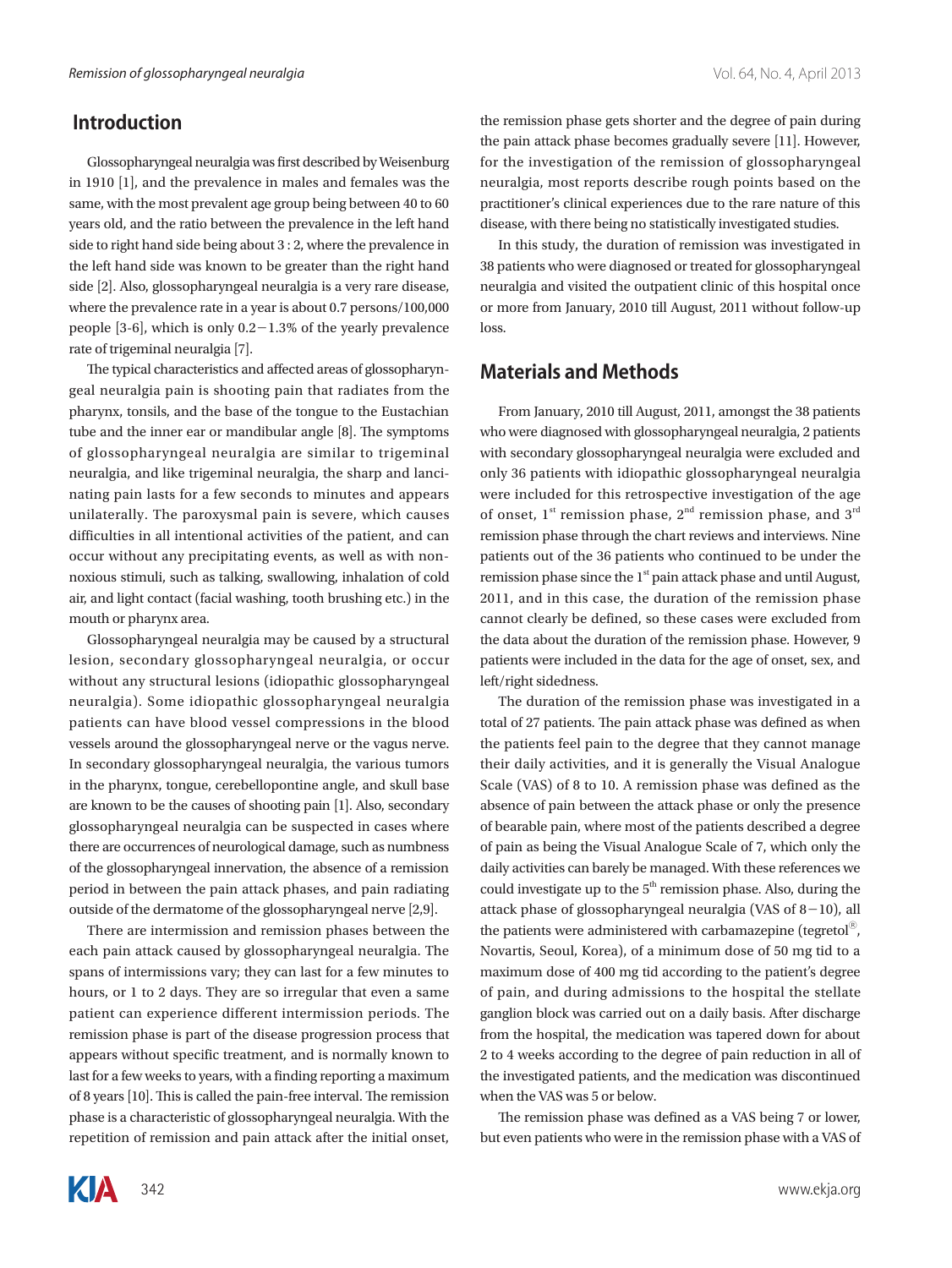about  $6-7$ , still complained about uncomfortable residual pain that interfered with the full management of their daily activities, therefore the medication was continuously administered until a VAS 5 or below was reached. Then, the medications were discontinued after interviews with the patients.

Seventeen out of the 36 patients who experienced a remission phase once or more, were administered carbamazepine until 2 weeks after their discharge from the hospital, 11 patients, 6 patients, and 2 patients were administered with carbamazepine until 3 weeks, 4 weeks, and 5 weeks, respectively after discharge from the hospital.

The exclusion of 9 patients, with their duration of remission phase being unknown as they continued to be in remission since the  $1<sup>st</sup>$  remission phase, 27 patients out of the total of 36 investigated patients experienced the  $1<sup>st</sup>$  remission phase, and among them, 17 patients experienced a  $2<sup>nd</sup>$  remission phase after going through the  $1<sup>st</sup>$  remission phase followed by the attack phase. Among these patients, 4 patients experienced a  $3<sup>rd</sup>$  remission phase. Only 1 patient experienced a 4<sup>th</sup> and  $5<sup>th</sup>$ remission phase.

#### **Results**

The followings are the points in time when glossopharyngeal neuralgia first developed in the 36 patients: 6 patients in their 30s, 7 patients in their 40s, 10 patients in their 50s, 9 patients in their 60s, and 4 patients in their 70s, with the average age of onset being 54.1 years old. Twenty one patients developed glossopharyngeal neuralgia on the left hand side while the remaining 15 patients developed it on the right hand side. Nineteen patients were male while the remaining 17 patients were female (Table 1).

The average duration of the  $1<sup>st</sup>$  remission phase of the 17 patients who experienced a  $1<sup>st</sup>$  remission phase was 3.1 years, the average duration of the  $2<sup>nd</sup>$  remission phase of the 17 patients who experienced a  $2<sup>nd</sup>$  remission phase was 2.5 years, and the average duration of the 3<sup>rd</sup> remission phase of the 4

**Table 1.** The Number of Patients According to Age, Sex, and Left/ Right Side Occurrences

| Age   | Male | Female         | Left           | Right |
|-------|------|----------------|----------------|-------|
| 30s   | 3    | 3              |                | 5     |
| 40s   | 5    | 2              | 5              | 2     |
| 50s   | 5    | 5              | 6              | 4     |
| 60s   | 4    | 5              |                | 2     |
| 70s   | 2    | $\mathfrak{D}$ | $\overline{2}$ | 2     |
| Total | 19   |                | 21             | 15    |

GPN: Glossopharyngeal neuralgia. 30s: GPN onset of patients in their thirties, 40s: GPN onset of patients in their forties, 50s: GPN onset of patients in their fifties, 60s: GPN onset of patients in their sixties, and 70s: GPN onset of patients in their seventies.

patients who experienced a  $3<sup>rd</sup>$  pain-free phase was 1.9 years (Table 2). Also, 9 patients who remained in the remissions phase after the  $1<sup>st</sup>$  pain attack phase, maintained the remission phase for an average of 26 months.

Looking at the pain-free periods in the different age groups, among the patients who developed the neuralgia in their 30s, the average duration of the  $1<sup>st</sup>$  remission phase was 2.6 years, the  $2<sup>nd</sup>$  remission phase was 2.4 years, and the  $3<sup>rd</sup>$  remission phase was 1.5 years. Among the patients who developed the neuralgia in their 40s, the average duration of the  $1<sup>st</sup>$  remission phase was 4.7 years, the  $2<sup>nd</sup>$  remission phase was 3.3 years, and the  $3<sup>rd</sup>$  remission phase was 2.0 years. Among the patients who the neuralgia developed in their 50s, the average duration of the 1<sup>st</sup> remission phase was 2.2 years, the  $2<sup>nd</sup>$  remission phase was 1.2 years, and the  $3<sup>rd</sup>$  remission phase was 2.0 years. Among the patients who developed the neuralgia in their 60s, the average duration of the  $1<sup>st</sup>$  remission phase was 3.5 years, the 2<sup>nd</sup> remission phase was 2.3 years, and none of the patients experienced a 3rd remission phase after developing glossopharyngeal neuralgia in their 60s. Among the patients who developed the neuralgia in their 70s, the average duration of the  $1<sup>st</sup>$  remission phase was 1.3 years, the  $2<sup>nd</sup>$  remission phase was 5 years, and none of the patients experienced a 3<sup>rd</sup> remission phase after developing glossopharyngeal neuralgia in their 70s. The average durations of each of the remission phases based on the age of onset are presented in Table 2. Patients who first developed glossopharyngeal neuralgia at the age of 58, and a duration of the  $4<sup>th</sup>$  and  $5<sup>th</sup>$  remission being 26 months and 34 months, respectively, were excluded from the data collection.

In the development of glossopharyngeal neuralgia on the left hand side, the average duration of the  $1<sup>st</sup>$  remission phase was 3.5 years, the  $2<sup>nd</sup>$  remission phase was 2.4 years, and the  $3<sup>rd</sup>$  remission was 2.0 years, while for the development on the right hand side, the average duration of the  $1<sup>st</sup>$  remission phase was 2.3 years, the  $2<sup>nd</sup>$  remission phase was 2.9 years, and

| Table 2. Mean Remission Phase According to the Age Group |  |  |  |
|----------------------------------------------------------|--|--|--|
|----------------------------------------------------------|--|--|--|

| Age   | $1st$ remission<br>phase(yr) | $2nd$ remission<br>phase(yr) | $3rd$ remission<br>phase(yr) |
|-------|------------------------------|------------------------------|------------------------------|
| 30s   | $(n=5)$ 2.6 ± 1.1            | $(n=3)$ 2.4 ± 2.2            | $(n=1)$ 1.5 ± 0              |
| 40s   | $(n=6)$ 4.7 ± 2.7            | $(n=5)$ 3.3 ± 1.4            | $(n=2)$ 2.0 ± 0              |
| 50s   | $(n=7)$ 2.2 ± 1.9            | $(n=3)$ 1.2 ± 0.6            | $(n=1)$ 2.0 ± 0              |
| 60s   | $(n=7)$ 3.5 ± 1.6            | $(n=5)$ 2.3 ± 1.3            |                              |
| 70s   | $(n=2)$ 1.3 ± 0.5            | $(n=1)$ 5.0 ± 0              |                              |
| Total | $(n = 27)$ 3.1 ± 2.2         | $(n = 17)$ 2.5 ± 1.7         | $(n = 4)$ 1.9 ± 0.2          |

Values are the mean  $\pm$  SD. Difference in the 1<sup>st</sup>, 2<sup>nd</sup>, and 3<sup>rd</sup> mean remission phase according to the age group. The results are statistically insignificant. GPN: Glossopharyngeal neuralgia. 30s: GPN onset of patients in their thirties, 40s: GPN onset of patients in their forties, 50s: GPN onset of patients in their fifties, 60s: GPN onset of patients in their sixties, and 70s: GPN onset of patients in their seventies.

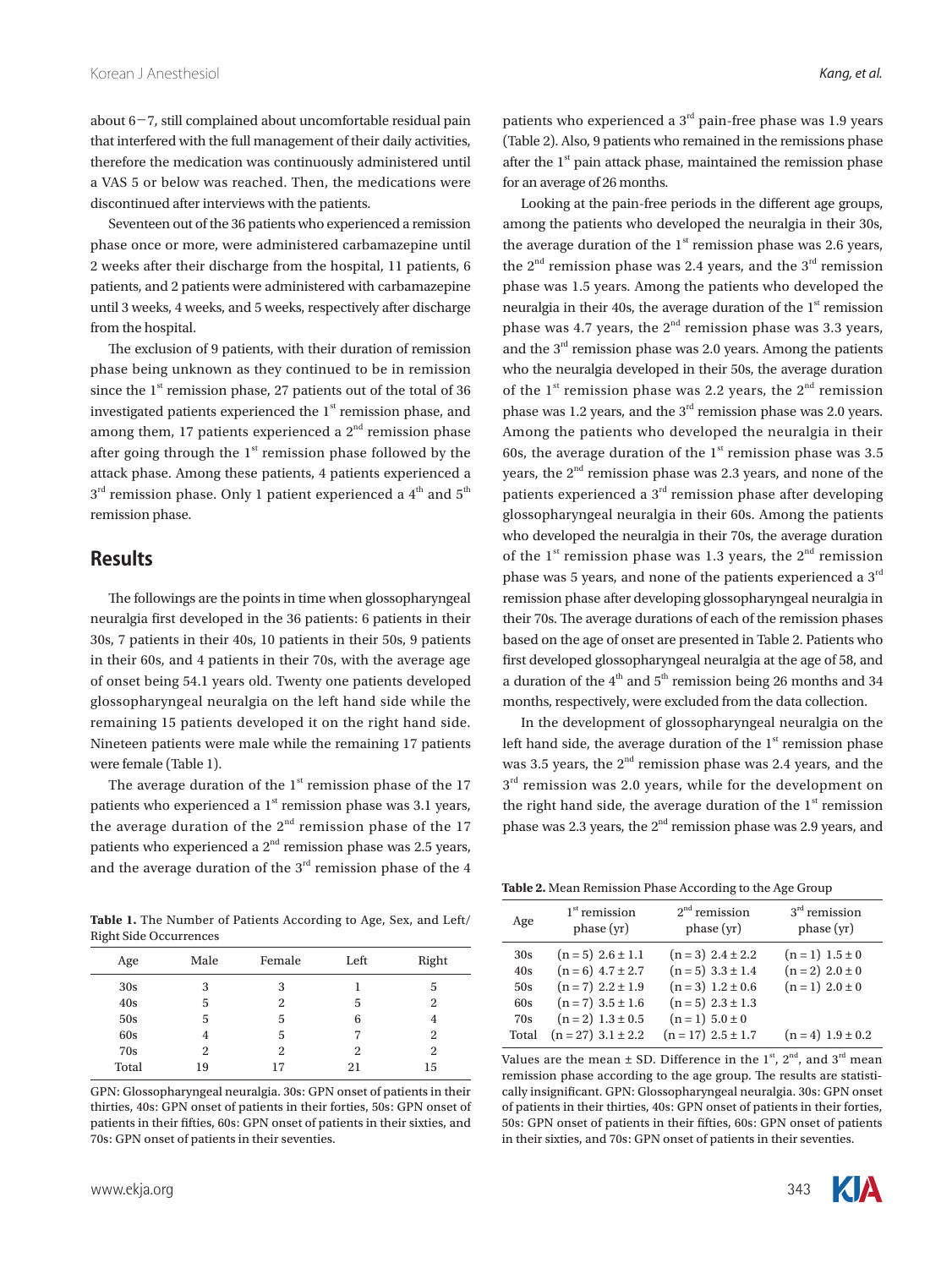

**Fig. 1.** Mean duration of remission according to the left or right side occurrence. MDR: Mean Duration of Remission Phase. The difference is statistically insignificant.

the  $3<sup>rd</sup>$  remission was 1.8 years (Fig. 1). Also, in male patients, the duration of the  $1<sup>st</sup>$  remission phase was 2.5 years, the  $2<sup>nd</sup>$ remission was 1.9 years, and the  $3<sup>rd</sup>$  remission was 2.0 years, while in female patients, the duration of the  $1<sup>st</sup>$  remission phase was 3.7 years, the  $2<sup>nd</sup>$  remission was 3.3 years, and the  $3<sup>rd</sup>$ remission was 1.8 years (Fig. 2).

There were no statistically significant differences between the average duration of the  $1<sup>st</sup>$ ,  $2<sup>nd</sup>$ , and  $3<sup>rd</sup>$  remission phase differences, while there were also no significant differences in the sex and age groups. SPSS (version 17.0, SPSS Inc, Chicago, USA) was used for the statistical analysis and the statistical significance was defined when  $P < 0.05$ .

### **Discussion**

For the treatment of glossopharyngeal neuralgia, non-surgical treatment, such as medicinal treatment is first considered. Also, when the effects of medicinal treatment are not sufficient, surgical treatments, such as microvascular decompression can be considered. Generally, surgical treatment is more effective, but surgical treatment is related to a higher morbidity and prevalence rate than medicinal treatment [8,12,13].

In glossopharyngeal neuralgia, patients who are not treated surgically, carbamazepine (tegretol<sup>®</sup>, Novartis, Seoul, Korea) is the first treatment of choice [14], where it has been reported that 2 to 3 divided doses of 200-800 mg can lead to an 80% reduction of pain in patients [15]. However, with carbamazepine, symptoms of the central nervous system, such as narcolepsy, drowsiness, and ataxia, commonly occur [16], and long term use causes immune suppression, where reports of leukocytopenia and the reduction of the immunoglobulin antibody have been reported [17]. Also, carbamazepine has a high risk of tachyphylaxis, hence in the remission phase the medication is tapered down or ceased [5,18]. Therefore, the





**Fig. 2.** Mean duration of remission phase according to the sex. MDR: Mean Duration of Remission Phase. The difference is statistically insignificant.

concept of the remission phase is a very critical factor that the physician who is treating the glossopharyngeal neuralgia patient needs to be aware of. However, as we have stated in the introduction, glossopharyngeal neuralgia is a very rare disease, so hardly any investigations are done with a large number of patients. In addition, there are claims that the actual prevalence of glossopharyngeal neuralgia is under reported due to the difficulty in diagnosis, difficulties in differential diagnosis with trigeminal neuralgia, and the lack of awareness of the disease itself [19]. In actuality, patients who have been diagnosed with glossopharyngeal neuralgia at this hospital have first been diagnosed with trigeminal neuralgia or atypical facial pain and toothache, therefore a detailed history taking and physical examination is needed for a more accurate diagnosis.

The significances of this study are; first, to find out the presence of the remission phase as a characteristic of glossopharyngeal neuralgia, and second, to prevent cases of increase in medication concentrations from tachyphylaxis and the lowered response to medication which may lead to the inability to use the medication, through the tapering of the medication with caution or the discontinuation of the medication during the remission phase. Also, with reference to the investigation of the average duration of the remission phase, the following theory can be used in real clinical practice after the onset and the pain attack phase, followed by the remission phase. If the remission phase has been greater than 3 years, then the relapse of pain may cautiously be explained to the patient.

In addition, the previously published papers reported that the prevalence between males and females are the same and the prevalence on the left hand side is higher than the right hand side, while the duration of the remission phase tends to be shorter with the repetition of the remission phase and the attack phase [2,11]. Certainly, the results of this study were aligned with previously published papers, but it was found not